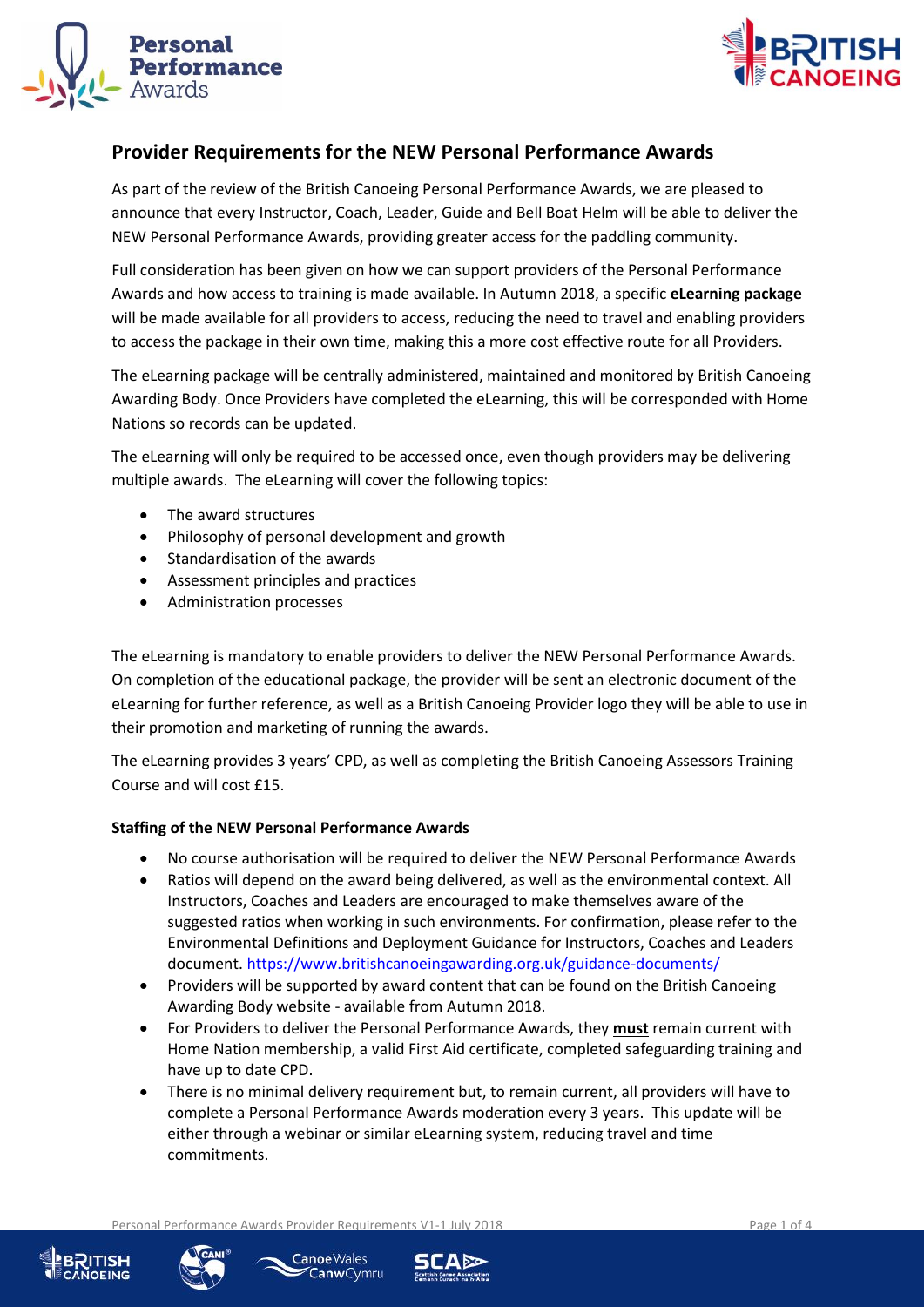



## **Providers of the NEW Awards**



| Name of Award   | <b>Provider</b>                                              |
|-----------------|--------------------------------------------------------------|
| Paddle Start    | Any qualified Instructor/Coach/Leader/Guide/Bell Boat Helm   |
| Paddle Discover | Any qualified Instructor/Coach/Leader/Guide/Bell Boat Helm   |
| Paddle Explore  | Min: BCU Level 3 Coach / BC (UKCC) L2 Coach / BC Coach Award |

| <b>Discipline Specific</b><br><b>Awards</b>    | <b>Minimum current</b><br>status/roles that can<br>deliver the NEW Awards | Minimum qualification holders that can work towards<br>becoming a Provider                                                                                                                                                  |  |
|------------------------------------------------|---------------------------------------------------------------------------|-----------------------------------------------------------------------------------------------------------------------------------------------------------------------------------------------------------------------------|--|
| <b>White Water Award</b>                       | 3 Star White Water Kayak<br>Provider                                      | <b>Coaching:</b><br>BCU Level 3 White Water Kayak Coach<br><b>BC MWE White Water Kayak Coach</b><br><b>BC White Water Kayak Coach</b><br>Leadership: BC White Water Kayak Leader<br><b>BC White Water OC1 Leader</b>        |  |
| <b>Progressive White</b><br><b>Water Award</b> | White Water Kayak<br><b>Leader Provider</b>                               | <b>Coaching:</b><br><b>BCU Level 4 White Water Kayak Coach</b><br>BC AWE White Water Kayak Coach<br>BC White Water Kayak Coach (Advanced Water)<br>Leadership: BC Advanced White Water Kayak Leader                         |  |
| <b>Advanced White</b><br><b>Water Award</b>    | <b>Coaching:</b><br><b>Advanced White Water</b><br>Kayak Leader Provider  | BCU Level 5 White Water Kayak Coach<br>BC AWE White Water Kayak Coach<br>BC White Water Kayak Coach (Advanced Water)                                                                                                        |  |
| <b>Canoe Award</b>                             | 3 Star Canoe Provider                                                     | <b>BCU Level 3 Canoe Coach</b><br><b>Coaching:</b><br><b>BC MWE Canoe Coach</b><br><b>BC Open Water Canoe Coach</b><br>Leadership: BC Canoe Leader                                                                          |  |
| <b>Progressive Canoe</b><br><b>Award</b>       | Canoe Leader Provider                                                     | <b>Coaching:</b><br><b>BCU Level 4 Canoe Coach</b><br><b>BC AWE Canoe Coach</b><br>BC Open Water Canoe Coach (Advanced Water)<br><b>BC White Water Canoe Coach (Advanced Water)</b><br>Leadership: BC Advanced Canoe Leader |  |
| <b>Advanced Canoe</b><br><b>Award</b>          | <b>Advanced Canoe Leader</b><br>Provider                                  | <b>Coaching:</b><br><b>BCU Level 5 Canoe Coach</b><br><b>BC AWE Canoe Coach</b><br>BC Open Water Canoe Coach (Advanced Water)<br>BC White Water Canoe Coach (Advanced Water)                                                |  |
| <b>Surf Kayak Award</b>                        | 3 Star Surf Provider                                                      | <b>BCU Level 3 Surf Coach</b><br><b>Coaching:</b><br><b>BC MWE Surf Coach</b><br><b>BC Surf Kayak Coach</b><br>Leadership: BC Surf Kayak Leader                                                                             |  |
| <b>Progressive Surf</b><br><b>Kayak Award</b>  | Surf Kayak Leader Provider                                                | <b>Coaching:</b><br><b>BCU Level 4 Surf Coach</b><br><b>BC AWE Surf Coach</b><br><b>BC Surf Kayak Coach (Advanced Water)</b><br>Leadership: BC Advanced Surf Kayak Leader                                                   |  |
| <b>Advanced Surf</b><br><b>Kayak Award</b>     | <b>Advanced Surf Kayak</b><br>Leader Provider                             | <b>BCU Level 5 Surf Coach</b><br><b>Coaching:</b><br><b>BC AWE Surf Coach</b><br><b>BC Surf Kayak Coach (Advanced Water)</b>                                                                                                |  |

Personal Performance Awards Provider Requirements V1-1 July 2018 Page 2 of 4







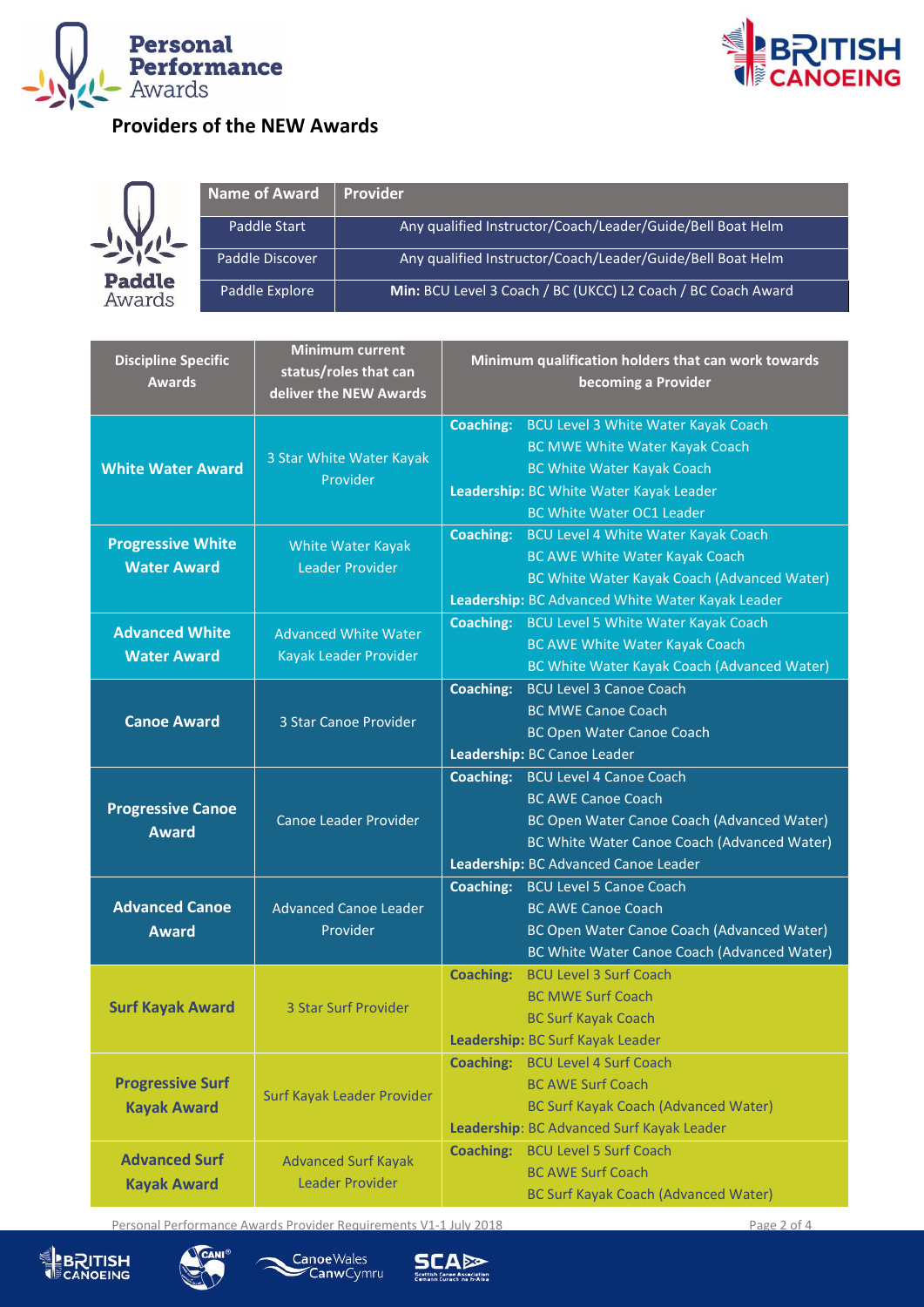



| <b>Discipline Specific</b><br><b>Awards</b>                       | <b>Minimum current</b><br>status/roles that can<br>deliver the NEW Awards | Minimum qualification holders that can work towards<br>becoming a Provider                                                                                                                                                                                                                                                    |  |
|-------------------------------------------------------------------|---------------------------------------------------------------------------|-------------------------------------------------------------------------------------------------------------------------------------------------------------------------------------------------------------------------------------------------------------------------------------------------------------------------------|--|
| <b>Sea Kayak Award</b>                                            | 3 Star Sea Provider                                                       | <b>Coaching:</b> BCU Level 3 Sea Coach<br><b>BC MWE Sea Coach</b><br>BC Sea Kayak Coach Award<br>Leadership: BC Sea Kayak Leader                                                                                                                                                                                              |  |
| <b>Coastal Sea Kayak</b><br><b>Award</b>                          | Sea Kayak Leader Provider                                                 | <b>Coaching:</b> BCU Level 4 Sea Coach<br><b>BC AWE Sea Coach</b><br>BC Sea Kayak Coach (Advanced Water)<br>Leadership: BC Advanced Sea Kayak Leader                                                                                                                                                                          |  |
| <b>Advanced Sea Kayak</b><br><b>Award</b>                         | Advanced Sea Kayak<br>Leader Provider                                     | Coaching:<br><b>BCU Level 5 Sea Coach</b><br><b>BC AWE Sea Coach</b><br>BC Sea Kayak Coach (Advanced Water)                                                                                                                                                                                                                   |  |
| <b>Touring Award</b><br><b>Open Water Touring</b><br><b>Award</b> | 3 Star Touring Provider                                                   | <b>BCU Level 3 White Water Kayak Coach</b><br><b>Coaching:</b><br><b>BCU Level 3 Sea Coach</b><br><b>BCU Level 3 Canoe Coach</b><br><b>BCU Level 3 Placid Water Coach</b><br><b>BC MWE Touring Coach</b>                                                                                                                      |  |
| <b>Multi Day Touring</b><br><b>Award</b>                          |                                                                           | BC MWE White Water Kayak Coach<br><b>BC MWE Sea Coach</b><br><b>BC MWE Canoe Coach</b><br>BC White Water Kayak Coach<br><b>BC Sea Kayak Coach</b><br><b>BC Canoe Coach</b>                                                                                                                                                    |  |
|                                                                   |                                                                           | Leadership: BC 4 Star Touring Leader<br>Any Coach/Leader AND BC DSM SUP Award                                                                                                                                                                                                                                                 |  |
| <b>SUP Sheltered</b><br><b>Water Award</b>                        | <b>DSM SUP Provider</b>                                                   |                                                                                                                                                                                                                                                                                                                               |  |
| <b>SUP White Water</b><br><b>Award</b>                            | <b>SUP Technical Group</b>                                                | Coaching: BCU Level 3 White Water Kayak Coach<br><b>BCU Level 3 Canoe Coach</b><br>BC MWE White Water Kayak Coach<br><b>BC MWE Canoe Coach</b><br>BC White Water Kayak Coach<br><b>BC White Water Canoe Coach</b><br>Leadership: BC White Water Kayak Leader<br><b>BC Canoe Leader</b><br><b>AND BC SUP White Water Award</b> |  |
| <b>SUP Paddle Surf</b><br><b>Award</b>                            | <b>SUP Technical Group</b>                                                | <b>Coaching:</b> BCU Level 3 Surf Coach<br><b>BC MWE Surf Coach</b><br><b>BC Surf Kayak Coach</b><br>Leadership: BC Surf Kayak Leader<br><b>AND BC SUP Surf Award</b>                                                                                                                                                         |  |

Personal Performance Awards Provider Requirements V1-1 July 2018